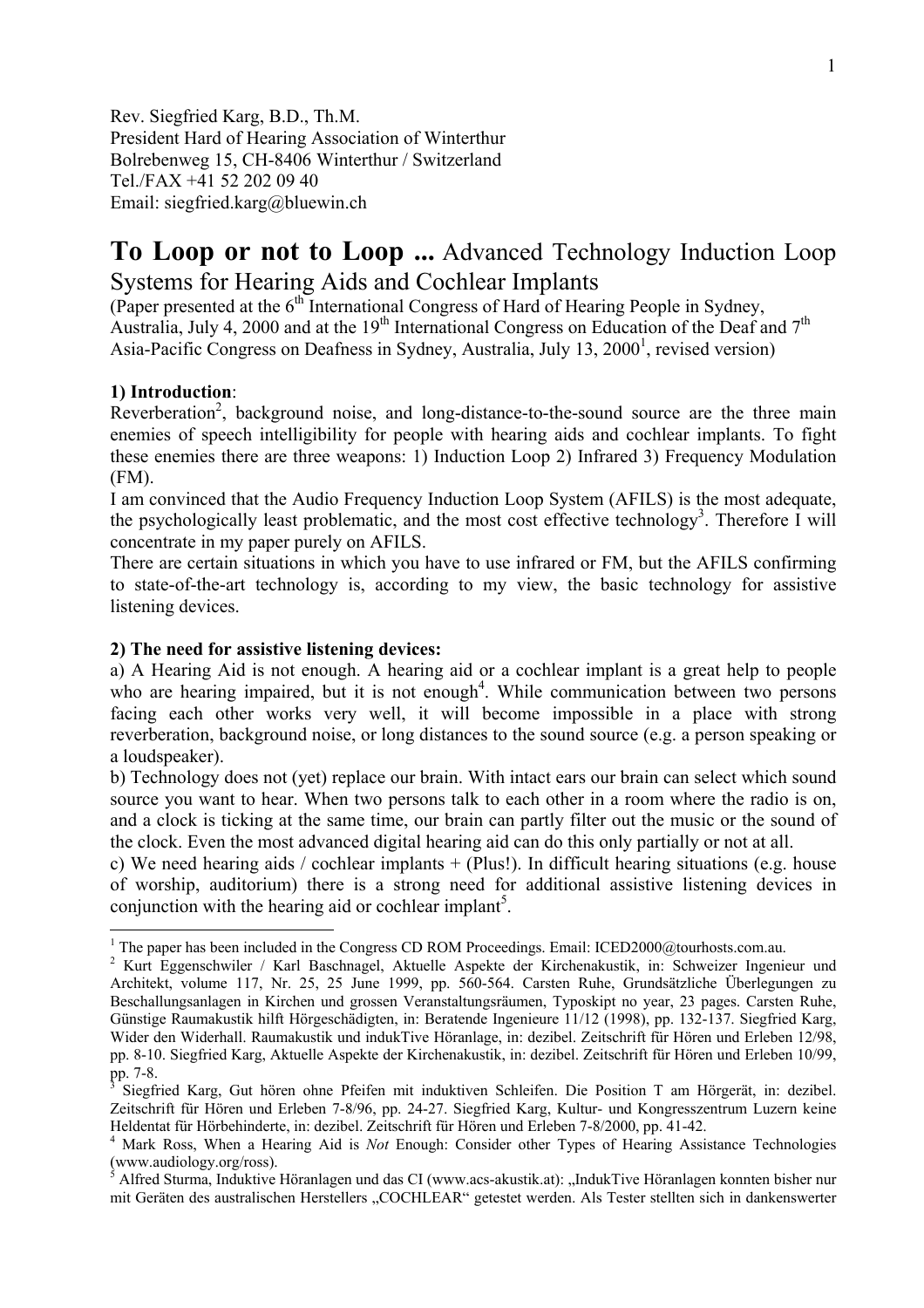d) The aim of the assistive listening system is to minimize the distance to the sound source<sup>6</sup> and to cut out reverberation and background noise.

e) Although the AFILS is the oldest technique, it has been widely neglected<sup>7</sup> until recently. A renaissance of this system worldwide is vital and I am "fighting" for it.

f) In my view the AFILS has been neglected due to the following reasons: The AFILS is the cheapest system and is therefore not very profitable for the installer. You can earn much more money by installing an expensive FM-system, or an infrared system which requires special receivers for each hearing impaired person. Therefore installers are not very much interested in the AFILS.

g) The AFILS is an invisible technique for an invisible impairment. Once installed nobody can see anything of the system. If a public address-system does not function, people realize it immediately because no sound comes out of the loudspeakers. If the AFILS malfunctions, only the user is affected.

h) Icons which signalize the installation of this invisible technique are missing in most looped venues. In 1985 the International Federation of Hard of Hearing People (IFHOH) adopted an icon as the official symbol for AFILS. It should be used worldwide because this would allow immediate recognition.

i) Most AFILS are installed incorrectly not fulfilling the standard IEC118-4 which was set by the International Electrotechnical Commission in 1981<sup>8</sup>. Hard of Hearing organizations should insist that this norm should be adhered to. The customer should make a written contract with the installer, that the AFILS conforms to IEC 118-4 (since 1998 IEC 60118-4). If not, the installer should be fined. This would eliminate firms which have very little knowledge of AFILS.

j) A lot of hard of hearing people know little to nothing about the function of the telecoil in the hearing aid. Even in looped areas they therefore fail to use the AFILS.

k) Hearing aid manufacturers have included telecoils of different strengths<sup>9</sup> in their hearing aids. Since the telecoil is quite large in comparison to the rest of the electronic components in the aid, smaller telecoils are included to reduce the overall size of the hearing aid. The amplification is then weaker in the T-position than in the M-position.

l) In many In-the-Ear hearing aids and especially in Completely-in-the-Canal (CIC) hearing aids, there is no room for the telecoil. Because a lot of hard of hearing people consider hearing impairment as a stigma, they want "almost invisible" hearing aids.

Weise Herr K. Franz Wimmer und Frau Veronika Jank zur Verfügung. Dabei zeigte sich, dass indukTive Höranlagen auch für den CI-Träger (unter Verwendung des Audioselectors) Vorteile im Hinblick auf Sprachverständlichkeit und Nebengeräuschfreiheit bringen. Frau Jank war es möglich, problemlos Sendungen im Fernsehen zu verfolgen. Herr Wimmer konnte sich u.a. in der Auferstehungskirche in Wien von der einwandfreien Funktion einer indukTiven Höranlage überzeugen. Aussage des Herrn Wimmer: 'Ich habe noch nie so gut verstanden wie mit dieser Anlage!'"

<sup>&</sup>lt;sup>6</sup> The Swiss hearing aid company PHONAK mentions on its website that with a hearing aid you have problems with reverberation already at a distance greater than 2 meters and therefore suggests their wireless FM-system "MicroLink" as a possible solution to the problem.

 $^7$  This is especially true for the USA. "IL systems are the oldest - and least employed - of the existing ALS in this country (they are used much more often in European countries)." Matthew H. Bakke, Harry Levitt, Mark Ross, Faye Erickson, Large Area Assistive Listening Systems: Review and Recommendations, Final Report to United States Architectural and Transportation Barriers Compliance Board (U.S. Access Board), Lexington School for the Deaf / Center for the Deaf, Jackson Heights, NY. December 1999, p. 3 (quoted from: www.hearingresearch.org) <sup>8</sup>

<sup>&</sup>lt;sup>8</sup> International Electrotechnical Commission, IEC Standard 118-4. Methods of measurement of electro-acoustical characteristics of hearing aids. Part 4: Magnetic field strength in audio-frequency induction loops for hearing aid purposes, Geneva 1981.

Ingenieur Alfred Sturma (Vienna, Austria) informed me that the standard was reworked by the International Electrotechnical Commission in 1998. The new standard is EN 60118-4.

<sup>&</sup>lt;sup>9</sup> The hearing aid manufacturer Siemens explicitely mentions the strength of the telecoil for their different models. Siemens. Handbuch HdO-Geräte: "Hörspulenempfindlichkeit bei 1,6 kHz [re 20 Pa (1 mA/m)]."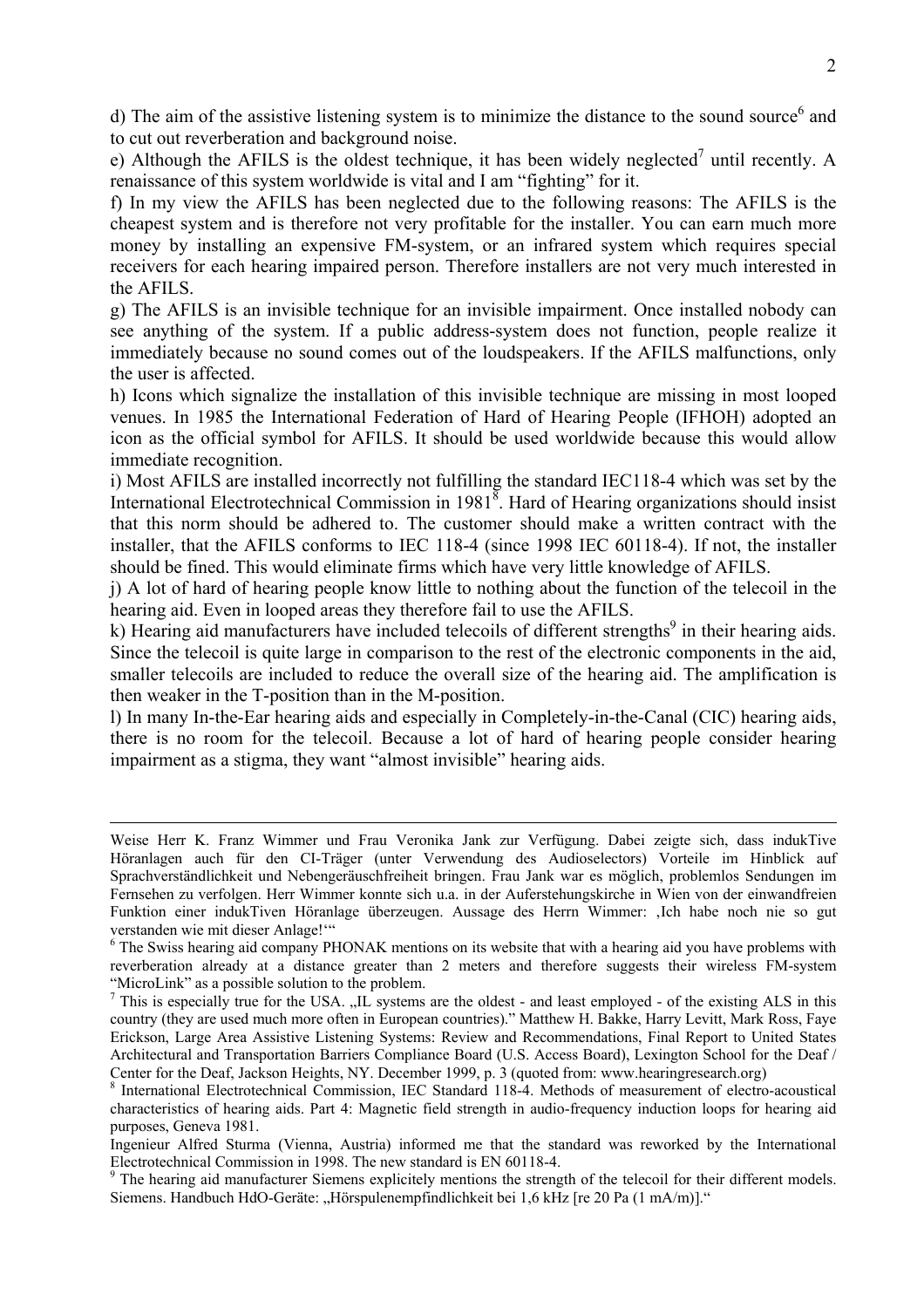m) As far as I know, until now only two manufacturers of cochlear implants "COCHLEAR" and "ADVANCED BIONICS"<sup>10</sup> produce speech processors with a telecoil<sup>11</sup> up to now. I urgently advise the other manufacturers<sup>12</sup> to do the same, because reverberation, background noise, and long distances to the sound source are even greater problems with the  $CI<sup>13</sup>$  than with the hearing aid.

### **3) Personal experience:**

30 years ago I met a hard of hearing person for the first time. At that time my fiancée was staying with her aunt, who has been hard of hearing since childhood. This aunt could never understand me on the telephone. I tried to speak louder but that only made things even worse.

Someone told me that you could get a special phone with inductive coupling. With this phone you could use the telecoil of the hearing aid.

Finally the aunt got such a phone, and since that time she can understand me perfectly on the phone. For me this experience was the key for my activism in favour of audio frequency induction loop systems.

### **4) History:**

 $\overline{a}$ 

AFILS is a technology which has been known since the thirties<sup>14</sup> or forties<sup>15</sup>. The system became less popular when infrared systems and FM-systems appeared. These systems however require a special receiver. For the induction loop system, on the other hand, you only have to switch your hearing aid from microphone (M) to telecoil (T), allowing you to use the individual amplification of your personal hearing aid.

There is a renaissance of AFILS in Europe and also in the  $USA^{16}$ . Hard of hearing people and cochlear implant users realize the many advantages of this system. In my view it is especially

<sup>&</sup>lt;sup>10</sup> I sent a questionnaire in May 2000 to the following manufacturers: Cochlear, Advanced Bionics, MED-EL. Cochlear and Advanced Bionics responded.

<sup>&</sup>lt;sup>11</sup> At the ICED2000 congress I had the privilege to visit Cochlear Limited in Lane Cove (Sydney), where the Cochlear cochlear implants are produced, and talk to the engineers. They are considering to integrate the telecoil even in the tiny ESPrit<sup>TM</sup> 22 Ear Level Speech Processor for Nucleus<sup>®</sup> 22 recipients. Up to now the telecoil is an accessory for cochlear implants.

<sup>&</sup>lt;sup>12</sup> At the ICED2000 congress I talked to Mr. Douglas Clutton from MED-EL. In the meantime (August 16, 2000) I got an email from Mr. Stefan Sroka from MED-EL telling me the following: "I want to inform you that we are currently working on an assistive listening device (ALD) for our TEMPO+ behind-the-ear speech processor. This device will contain an active telecoil to enable the users of the TEMPO+ to couple to loop systems. This ALD will comply to IEC 60118-1 and can be connected to the external audio input of the speech processor. ... Our ALD will come up during this year."

<sup>&</sup>lt;sup>13</sup> Beverly Biderman, Wired for Sound. A Journey into Hearing, Toronto: Trifolium Books 1998, p. 11: "The range between the softest and loudest sounds I can hear with my implant is less than one-fifth of the range of a normal hearing person, and therefore my ability to make fine distinctions between signal and noise or foreground and background is poor. This is why background noise is so difficult for most people who wear a cochlear implant."<br><sup>14</sup> Paula Hendricks & Norman Lederman, Looping the World: Re-discovering a simple and effective hearing

assistance system, Part I: Induction loop basics, history and advancements (www.ovalwindowaudio.com): "The first portable hearing aid to incorporate a telecoil was the Multitone Model VPM in 1938, following an early patent for an IL hearing assistance system by Joseph Poliakoff of Great Brtain in 1937. Interestingly, IL systems were used in Europe long before becoming available in the USA, making its first appearance as an imported product after World War II."

<sup>&</sup>lt;sup>15</sup> David A. Preves, A Look at the Telecoil - Its Development and Potential, in: SHHH Journal, September/October 1994, p. 7: "In 1947, Samuel Lybarger, then chief engineer at the Radioear hearing aid company, discovered that when people used telephones, magnetic energy leaked out from the receiver in the telephone handset. Even more significantly, he also found that this magnetic leakage could be useful to people with hearing loss if it was picked up with a small coil in the hearing aid (Lybarger, 1947)."

<sup>&</sup>lt;sup>16</sup> In the USA you have the Americans with Disabilities Act (ADA) since 1990. The Accessibility and Transportation Board has issued "Accessibility Guidelines for Buildings and Facilities" (amended through January 1998). Under the section "Accessible Buildings: New construction" you find at point (19) Assembly areas: "(b) This paragraph applies to assembly areas where audible communications are integral to the use of the space (e.g. concert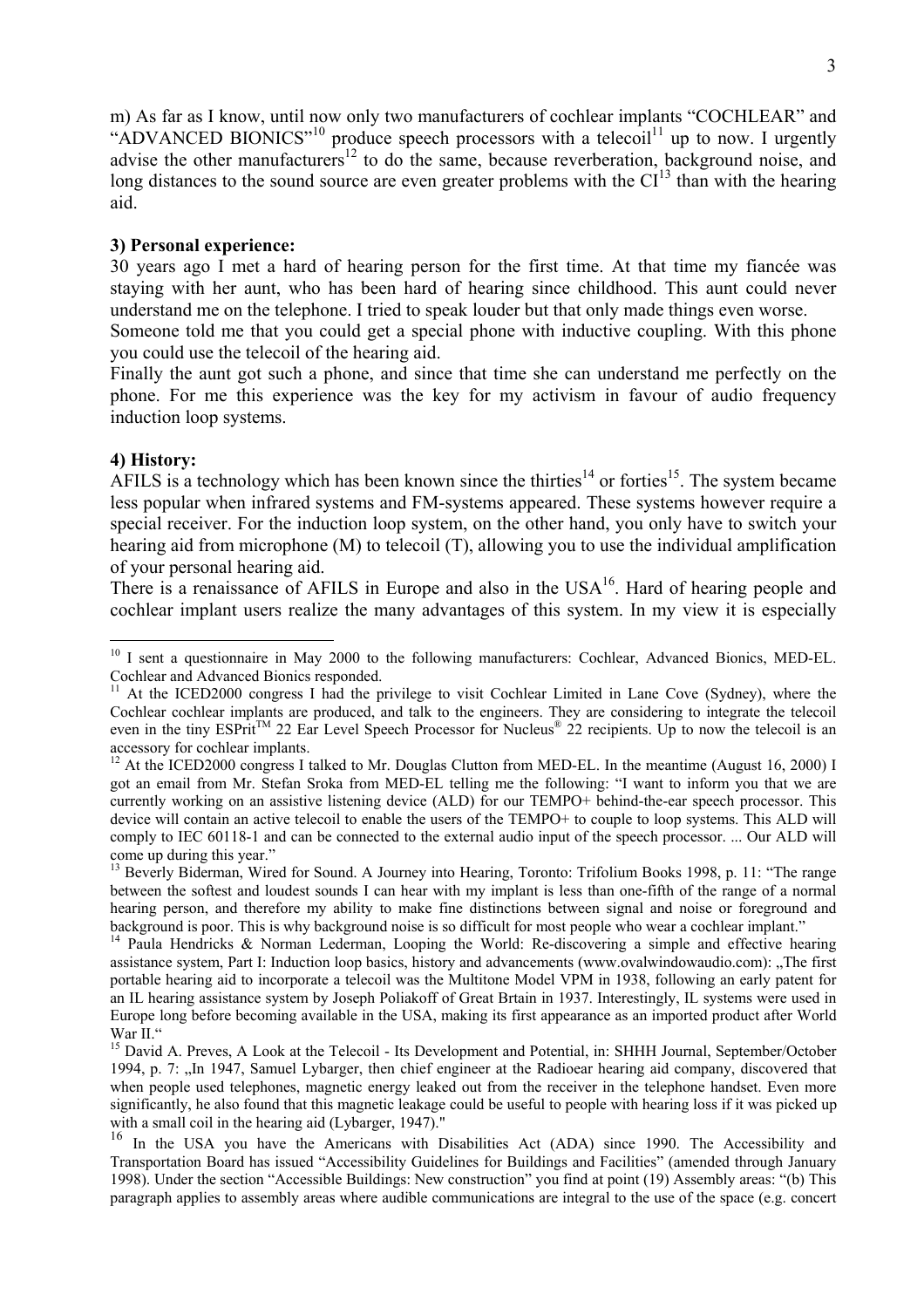suitable for countries where money is scarce because this is the cheapest technology of assistive listening devices.

### **5) Design of systems where spillover is no problem:**

1. Priority: The loop is placed alongside the walls of the room at floor level or up to 40 cm below floor level. 2. Priority: If it is not possible to place the loop at floor level, the loop can also be placed along the edges of the ceiling, if the room is not too high. For a ceiling loop however much more amplification is needed than for the floor loop.

The wire of the loop should be placed in a standard plastic pipe used for standard electrical installations. If the plastic pipe is put in a new building before the building is finished, the costs are almost nil. Therefore, AFILS should be planned early.

The plastic pipe should contain only the loop wire and no other electrical wires, because every wire in which electricity flows, produces a magnetic field. This field will be picked up and amplified by the induction loop system producing a disturbing hum. Other electrical wires should not be put parallel to the loop or within a distance of at least 20 cm. Electrical wires crossing the loop wire do not cause any harm. No high voltage wires should cross the loop area, because this produces additional disturbing hum. Already in the planning process the person planning the high voltage system should be in close contact with those responsible for the AFILS and the normal electrical wiring. If they communicate well a lot of irrevocable mistakes could be avoided.

In larger assembly areas with fixed seats (e.g. houses of worship) where there is an aisle in the middle of the room, a loop design like a figure 8 could be planned. If this is done the direction of the current must go in the same direction in the aisle area, because opposite directions will "kill" the magnetic field.

After installation, the loop driver has to be adjusted correctly conforming to standard IEC 118-4 (IEC 60118-4). Magnetic field strength and also frequency response should be measured.

#### **6) Voltage versus current:**

In former times the same amplifier that was used for the public address system was used as a driver for the induction loop. This actually works. But AFILS based on voltage perform poorly in the high frequencies which are so important for speech intelligibility<sup>17</sup>. The impedance of the loop wire increases with the high frequencies. Therefore the amplifier has to furnish more current. The audio amplifier based on voltage cannot produce a current which is independent of the frequency<sup>18</sup>.

 and lecture halls, playhouses and movie theaters, meeting rooms, etc.). Such assembly areas, if (1) they accommodate at least 50 persons, or if they have audio-amplification systems, and (2) they have fixed seating, shall have a permanently installed assistive listening system complying with 4.33. For other assembly areas, a permanently installed assistive listening system, or an adequate number of electrical outlets or other supplementary wiring necessary to support a portable assistive listening system shall be provided. The minimum number of receivers to be provided shall be equal to 4 percent of the total number of seats, but in no case less than two. Signage complying with applicable provisions of 4.30 shall be installed to notify patrons of the availability of a listening system."

"4.33.7 Types of Listening Systems. Assistive listening systems (ALS) are intended to augment standard public address and audio systems by providing signals which can be received directly by persons with special receivers or their own hearing aids and which eliminate or filter background noise. The type of assistive listening system appropriate for a particular application depends on the characteristics of the setting, the nature of the program, and the intended audience. Magnetic induction loops, infra-red and radio frequency systems are types of listening systems which are appropriate for various applications."<br><sup>17</sup> Beverly Biderman, Wired for Sound. A Journey into Hearing, Toronto: Trifolium Books 1998, p. 12: "Treble

sounds give 95% of the information used in understanding speech. Bass sounds, while they account for 95% of the volume of speech, provide only 5% of the information used for comprehension."

<sup>18</sup> Siegfried Karg, Wider den Widerhall. Raumakustik und indukTive Höranlage, in: dezibel. Zeitschrift für Hören und Erleben 12/98, p. 9.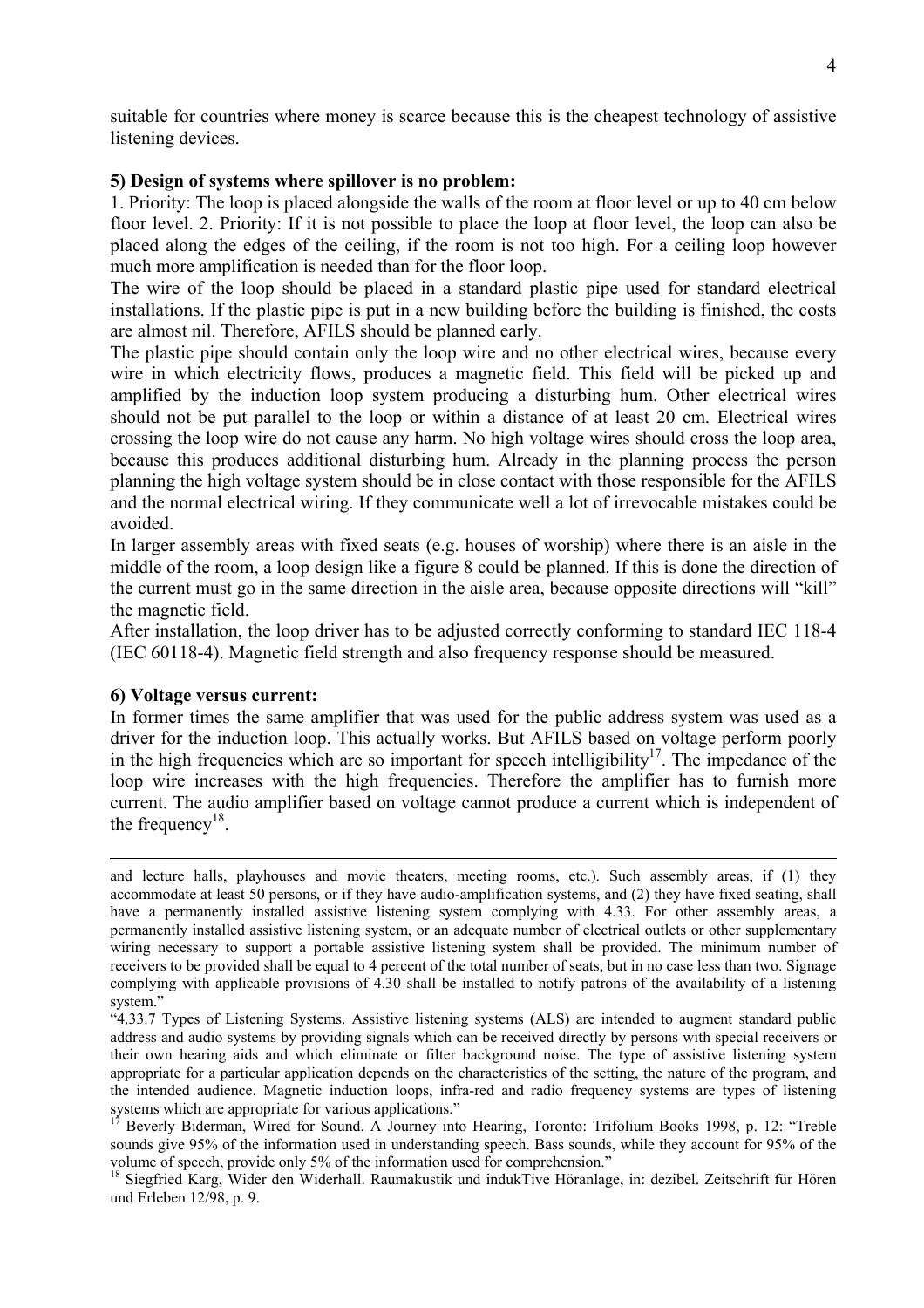Advanced technology induction loop drivers using current instead of voltage perform well even in the high frequencies. Therefore the quality of the sound and the speech intelligibility is much better.

In new buildings and in renovated buildings only induction loop drivers based on current should be used (e.g. Ampetronic<sup>19</sup> [United Kingdom], Univox by Bo Edin AB [Sweden], Logia / Oticon Lydsystemer AS [Denmark]).

### **7) Low spillover systems:**

Normal induction loop systems produce a certain "spillover" of the magnetic field<sup>20</sup>. This could be awkward in adjacent rooms (e.g. classrooms, cinemas). Up to now this problem prevented installation in such rooms. This problem has now been addressed:

*a) 3-D-Loop System of Oval Window Audio, USA*:

The US manufacturer of AFILS Oval Window Audio in Nederland, Colorado has developed a so called 3-D-loop system with little or no spillover.<sup>21</sup>

*b) Phase Array System of Ampetronic Ltd., United Kingdom*

The English firm Ampetronic has now developed a system, which limits the spillover of the magnetic field very much so that it is now possible to have AFILS even in rooms next to each other<sup>22</sup>. You need a certain loop design which Ampetronic simulates for you on their computer according to the measurements of your room. A special phase shifter is also needed. Often there is an additional need for metal loss correction<sup>23</sup>.

### **8) The situation in Europe and in the USA:**

Let me mention just some examples:

 $\overline{a}$ <sup>19</sup> At a wedding in the old monastery church "Paradise" in Langwiesen / Switzerland on June 10, 2000, where I had installed a mobile induction loop using the Ampetronic ILD 252 induction loop driver, Kurt Wirth (Zürich), who wears a Cochlear cochlear implant with a telecoil as accessory was very much impressed about the speech intelligibility on the induction loop.

<sup>&</sup>lt;sup>20</sup> Norman Lederman, Selecting a Loop System (www.ovalwindowaudio.com): "All conventional loop systems exhibit signal "spill over", or "bleeding" outside the loop wire. This means that adjacent rooms (in the vertical as well as horizontal plane) cannot have loop systems operating at the same time without interfering with ea

<sup>&</sup>lt;sup>21</sup> Paula Hendricks and Norman Lederman, Development of a three-dimensional induction assistive listening system, in: Hearing Instruments vol. 42, No 9, 1991. Norman Lederman and Paula Hendricks, Induction Loop Assistive Listening Systems, in: Communication Access for Persons with Hearing Loss. Compliance with the Americans with Disabilities Act, ed. by Mark Ross, Baltimore, Toronto Sydney: York Press 1994, pp. 19-39.

<sup>&</sup>lt;sup>22</sup> Ampetronic Information Sheet, Induction Loops Their Purpose & Functions, p. 4: "Audio-Frequency Induction Loops create a magnetic field which is not constrained to the area of the loop installation. Normal systems using a perimeter loop create spillover so that they are clearly audible some 3 to 4 loop sizes away.

There are many instances where this is unacceptable, such as in multiscreen cinema complexes, conference room situations, council chambers, multiple common rooms in sheltered house, etc.

AMPETRONIC have developed various technologies to minimise the loop spillover such that the above-mentioned situations can be easily resolved.

Typically, in multi-screen cinemas we can provide a large portion of the seating in each auditorium with full quality sound while keeping the crosstalk from adjacent cinemas more than 40 db below the normal signal for all the seats in the auditorium, ensuring compliance with film classification regulations. This is also applicable to conference rooms.

Additional techniques can be used to create secure systems, where absolute secrecy is vital." (www.ampetronic.com).

<sup>&</sup>lt;sup>23</sup> Ampetronic Information Sheet, Induction Loops Their Purpose & Functions, p. 18: "A serious problem in modern buildings is the presence of large amounts of metal in the floor and/or ceiling of the buildings. This metal causes a frequency-dependent loss of magnetic field. The actual loss can be up to 3db per octave, with a lower corner frequency between 0.1 Hz and 100 Hz. This loss equals 15dB change from 150Hz to 5kHz! There is no simple solution, but the MLC 9 (Metal Loss Corrector) permits the frequency response to be levelled, being fully adjustable from 0 to 3db per octave."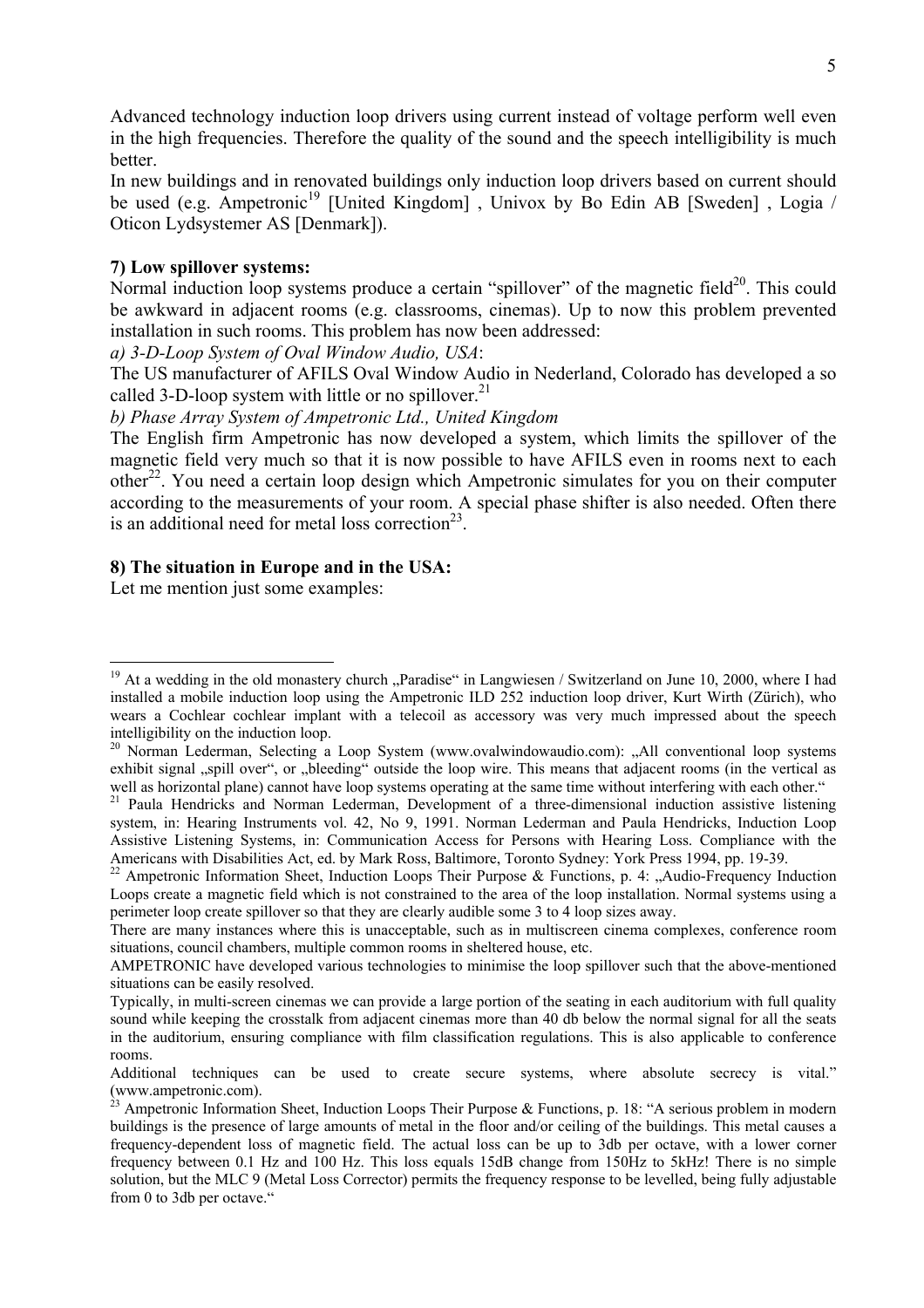*a) Denmark*: Practically all churches are equipped with an excellent AFILS<sup>24</sup>. The governing body responsible for churches issued recommendations for  $AFILS<sup>25</sup>$  as early as March 1986. The loop system will be checked every year to see if it still meets the standards.

*b) Norway:* In the year 1993 the church council issued a publication on AFILS which was sent to all churches.26

*c) Sweden:* In Sweden the Nordic Committee on Disability has issued "Requirement specification for hearing aids"<sup>27</sup>. The telecoil is an integral part of it.

d) Great Britain: There a special Code of Practice for AFILS exists.<sup>28</sup> "Loop systems in public buildings must be installed to British Standard Code of Practice for Audio Frequency Induction Loop Systems BS 7594. If you quote this code of practice in all specifications and contracts, it should help to ensure that your induction loop system is designed and installed to professional standards, works properly, is safe, and meets regulations."<sup>29</sup>

*e) Austria:* There are not many AFILS that meet the standard. According to an official regulation effective in 1991, every audiologist should have an induction loop system to check the inductive coupling of the hearing aid.30 According to the president of the Austrian Union for Hard of Hearing People (ÖSB), Hans Neuhold, very few have such a system.

Since 1997 there has been a fantastic renaissance of AFILS in Austria, starting with the installation of a new AFILS in the Church of the Resurrection in Vienna.<sup>31</sup>

 $f$ ) Switzerland: All public telephone booths have inductive couplers. Most train stations<sup>32</sup> have at least one ticket corner with  $\overrightarrow{AFILS}$ . In most churches<sup>33</sup> there are AFILS. Many of them do not

4.7 Induction pick-up coil

 $\overline{a}$ 

When switching between control positions T and MT the sensitivity of the induction pick-up coil shall not change more than 2 dB in the frequency range 500 to 4000 Hz."

<sup>24</sup> Oticon Lydsystemer A/S, Teleslynge- og højttaleranlæg.

<sup>&</sup>lt;sup>25</sup> Cirkulæere om trådløse høreanlæg i kirkerne, 21. marts 1986 (www.churchear.org)

<sup>&</sup>lt;sup>26</sup> Kirkekonsulenten informerer 1-1993, Teleslyngeanlegg i KIRKEBYGG. Krav til teleslyngeanlegg. In 1998 the church council published the following brochure: "Gjør døren høy, gjør porten vid...!" Om tilrettelegging for funksjonshemmede i menighetene, Oslo 1998.

<sup>&</sup>lt;sup>27</sup> Nordiska Nämnden för Handikappfrågor (Nordic Committee on Disability), "Requirement specification for hearing aids"4<sup>th</sup> edition, 1994-10-26. 3.3.5 Induction pick-up coil: "The hearing aid shall have an induction pick-up coil. In a vertical magnetic field as described in the IEC 118-1 the sensitivity of the pick-up coil shall not increase more than 2 dB when the hearing aid is tilted in any direction from the position as worn on a head-and-torso simulator (IEC 959, *Provisional head and torso simulator for acoustic measurement on air conduction hearing aids*) tilted 10° forward. ... Note: In some cases, eg owing to small size, a hearing aid without an induction pick-up coil may be accepted."

<sup>&</sup>quot;An inductive input signal of 31.6 mA/m shall give the same output signal level as an acoustical input signal (using the M-position) of 57 -67 dB SPL in the frequency range 1000 - 4000 Hz and of 55 - 67 dB SPL in the range 500 up to 1000 Hz. This requirement applies for both T- and MT-positions and for any setting of the tone controls of the hearing aid.

<sup>&</sup>lt;sup>28</sup> British Standard Code of Practice for Audio Frequency Induction Loop Systems (AFILS) BS 7594, 1993.<br><sup>29</sup> RNID Factsheet, Induction loops and infrared in public buildings (www.rnid.org.uk)

<sup>&</sup>lt;sup>30</sup> 676. Verordnung des Bundesministers für wirtschaftliche Angelegenheiten, mit der die Verordnung über Ausübungsvorschriften für das gebundene Gewerbe der Hörgeräteakustiker geändert wird. ... Er muss mindestens ausgestattet sein mit ... g) einer elektrischen Ringleitung oder einer gleichwertigen technischen Einrichtung zur Überprüfung der induktiven Übertragungseinrichtungen."

<sup>&</sup>lt;sup>31</sup> Siegfried Karg, Fachgutachten zu Handen des Oberkirchenrats betreffend kombiniertes Lautsprecher- und Schwerhörigensystem in der Auferstehungskirche Wien, Lindengasse 44a, 1997, 8 Seiten. Alfred Sturma, Induktive Höranlagen. Aufbau und Funktion. Ein kurzer Leitfaden für Anwender und Hörgerätebenutzer, Wien 1997.

Since 1999 there is a "Checkliste für IndukTive Höranlagen. Ein Ratgeber für Unternehmen und Institutionen, herausgegeben von der Arbeitsgemeinschaft österreichischer Schwerhörigenvereine."

Hans Neuhold, Unerhört. Erhebung hörbehindertengerechter Ausstattungen in öffentlichen, kulturellen, sozialen und allgemein zugänglichen Einrichtungen und Betrieben in der Stadt Graz, Graz 1999.

<sup>&</sup>lt;sup>32</sup> Oskar Ulrich, Hallo! Wo seid Ihr Hörbehinderten?, in: dezibel. Zeitschrift für Hören und Erleben 11/96, p. 2.<br>Schweizerische Bundesbahnen, Informationen für behinderte Reisende.

<sup>&</sup>lt;sup>33</sup> Siegfried Karg, Nichts verstanden? Tipps für Hörgeräteträger in Kirchen und Vortragssälen mit induktiven Höranlagen (Ringleitungen), 1998.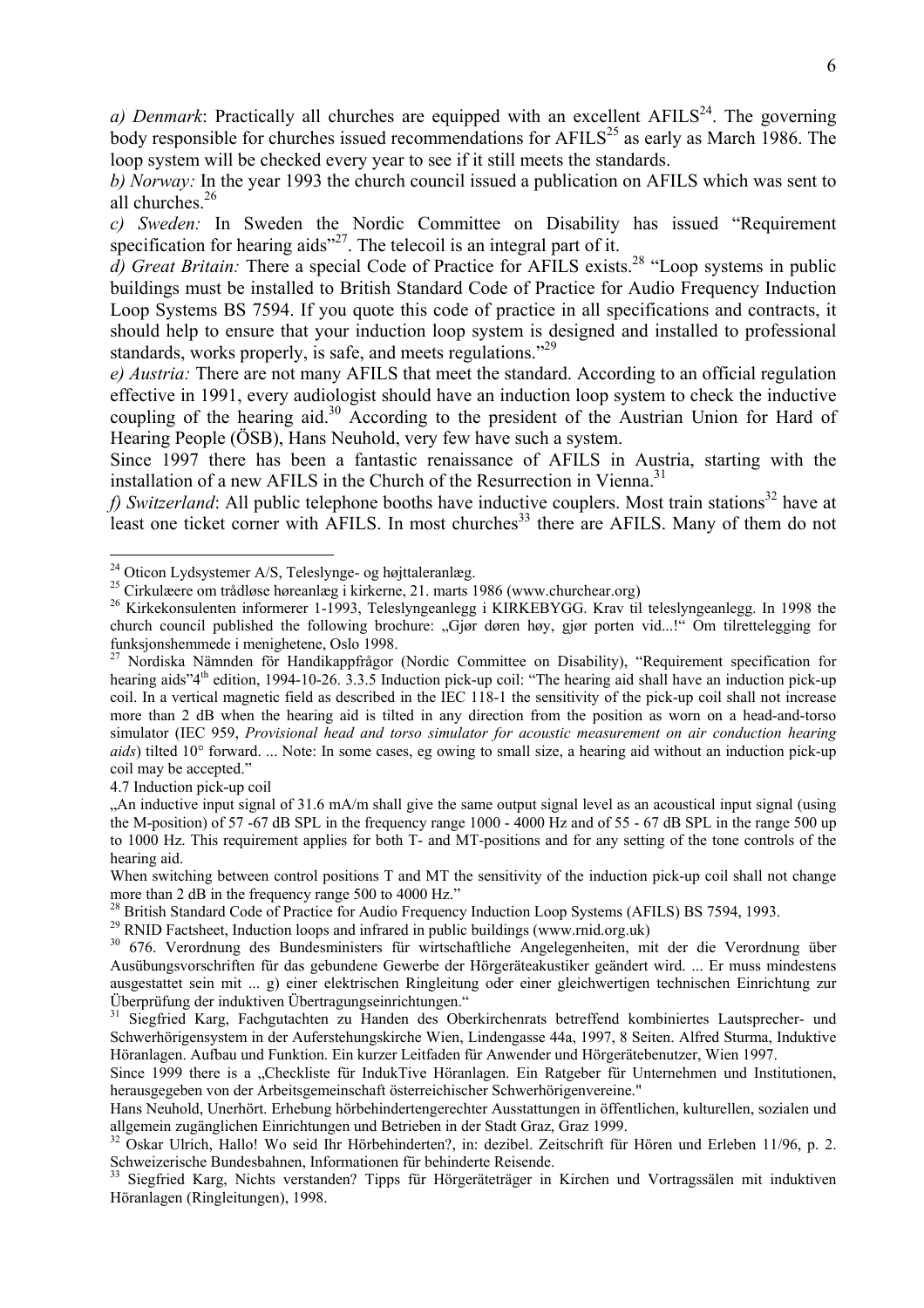meet IEC-standard 118-4 (60118-4) and are driven by voltage amplifiers instead of specific induction loop drivers using current. There has been an upsurge in the last years<sup>34</sup> and there are many positive examples such as a tour bus<sup>35</sup> in Winterthur or the United Bank of Switzerland (UBS) in Winterthur where two desks have been equipped with induction loop systems.

*g) Germany*. Not many AFILS<sup>36</sup> exist and those are mostly not conforming to EN 60118-4<sup>37</sup>. The German Hard of Hearing Union (Deutscher Schwerhörigenbund) has published a brochure claiming that AFILS were "old fashioned"<sup>38</sup>.

*h) USA*. There is a small renaissance of AFILS. The main problem is that, according to Mark Ross, only thirty percent of the hearing aids in the USA are equipped with a telecoil. Self Help for Hard of Hearing People supports telecoils in a position statement:<sup>39</sup> "SHHH recommends that all hearing aid dispensers inform their patients of the function and potential advantages of "T" coils during the course of the hearing aid selection process, and, further, strongly suggests their inclusion in the hearing aids." SHHH and the Johns Hopkins Center for Hearing and Balance have also produced a video film on the same subject: The Telecoil: Plugging into Sound<sup>40</sup>.

### **9) Technical Recommendations:**

a) Use only single loop cable.

 $\overline{a}$ 

b) The diameter of the loop cable  $(0.5 \text{ mm}^2, 0.75 \text{ mm}^2, 1 \text{ mm}^2, 1.5 \text{ mm}^2, 2.5 \text{ mm}^2)$  has to be calculated according to the dimensions of the room.

c) A special induction loop driver using current and not voltage has to be used for the loop. You may pick up the signal from a separate microphone or from one which is already being used for the public address system.

d) After correct installation of the loop, the system has to be adjusted properly through a qualified person measuring the field strength and also the frequency response. Once the system is correctly adjusted, there is normally no need for readjustment.

e) The person responsible for the room should be instructed properly. A written user's manual should be handed out in which the location of the loop cable, its diameter and the measuring sheet should be included.

f) The international IFHOH icon (accepted in 1985) should be placed at the entrance of the room so that it is clearly visible to everybody that an AFILS is installed.

<sup>34</sup> Walter Buchs / Gregor Schafer, Höranlagen in Kirchen und öffentlichen Sälen. Leitfaden für Besteller und Bedienungspersonal, Wünnewil: Hörbehindertenverein Deutschfreiburg 1998. Induktives Hören mit dem Hörgerät. Eine Gebrauchsanleitung für Hörgeräteträgerinnen und Hörgeräteträger. Mit einem Verzeichnis der Höranlagen in öffentlichen Gebäuden im Kanton Bern und in Deutsch-Freiburg, Bern: pro audito Schwerhörigen-Verein Region Bern no year.

<sup>&</sup>lt;sup>35</sup> Siegfried Karg, Reisecar mit induktiver Höranlage, in: dezibel. Zeitschrift für Hören und Erleben 3/96, pp. 20-21.

<sup>&</sup>lt;sup>36</sup> Ruth Müller, Machen Sie mit: "Audio-Watching" ......????, in: DSB-Report 1/98.

<sup>&</sup>lt;sup>37</sup> Merkblatt zum Einbau von Höranlagen für Schwerhörige in Kirchen und Versammlungsräumen, hrsg. von der "AFESS - Arbeitsgemeinschaft für Evangelische Schwerhörigenseelsorge e.V." in Verbindung mit dem "Deutschen Schwerhörigenbund e.V." (Text: P. Drews und Arbeitsgruppe an der Schwerhörigenschule Hamburg), no year: "Der Verstärkerausgang wird über einen Transformator unmittelbar mit der den Raum umgebenden Induktionsschleife verbunden." Kurt Eggenschwiler / Karl Baschnagel, Aktuelle Aspekte der Kirchenakustik, in: Schweizer Ingenieur und Architekt, volume 117, Nr. 25, 25 June 1999, p. 563: "Der weit verbreitete Schleifentrafo hat heute ausgedient. Ein ausgeglichener Klang, vor allem in den hohen, für die Sprachverständlichkeit wichtigen Frequenzen kann nur erreicht werden, wenn das Sprachsignal mit einem Stromverstärker mit AGC (Automatic Gain Control) mit Bandpassfilter und einer allfälligen Kompensationsmöglichkeit der Armierungseisenverluste in die Induktionsschleife eingespeist wird."

<sup>38</sup> Deutscher Schwerhörigenbund, DSB-Ratgeber 4: Technische Hilfen für Hörgeschädigte, Berlin: DSB 1996: "Induktionsanlagen. Sie entsprechen nicht mehr dem heutigen Standard, sind sehr störanfällig, können auch in der Lautstärke nicht individuell reguliert werden, sind jedoch in vielen Versammlungsräumen und Kirchen installiert und kommen aus Kostengründen immer noch häufig zum Einsatz."

<sup>&</sup>lt;sup>39</sup> Self Help for Hard of Hearing People, Inc., Position Statement on Telecoils, in: Hearing Loss September/October 1996, pp. 29-30.

<sup>&</sup>lt;sup>40</sup> 10-minute video available from Self Help for Hard of Hearing People, Inc., Bethesda, MD, USA.